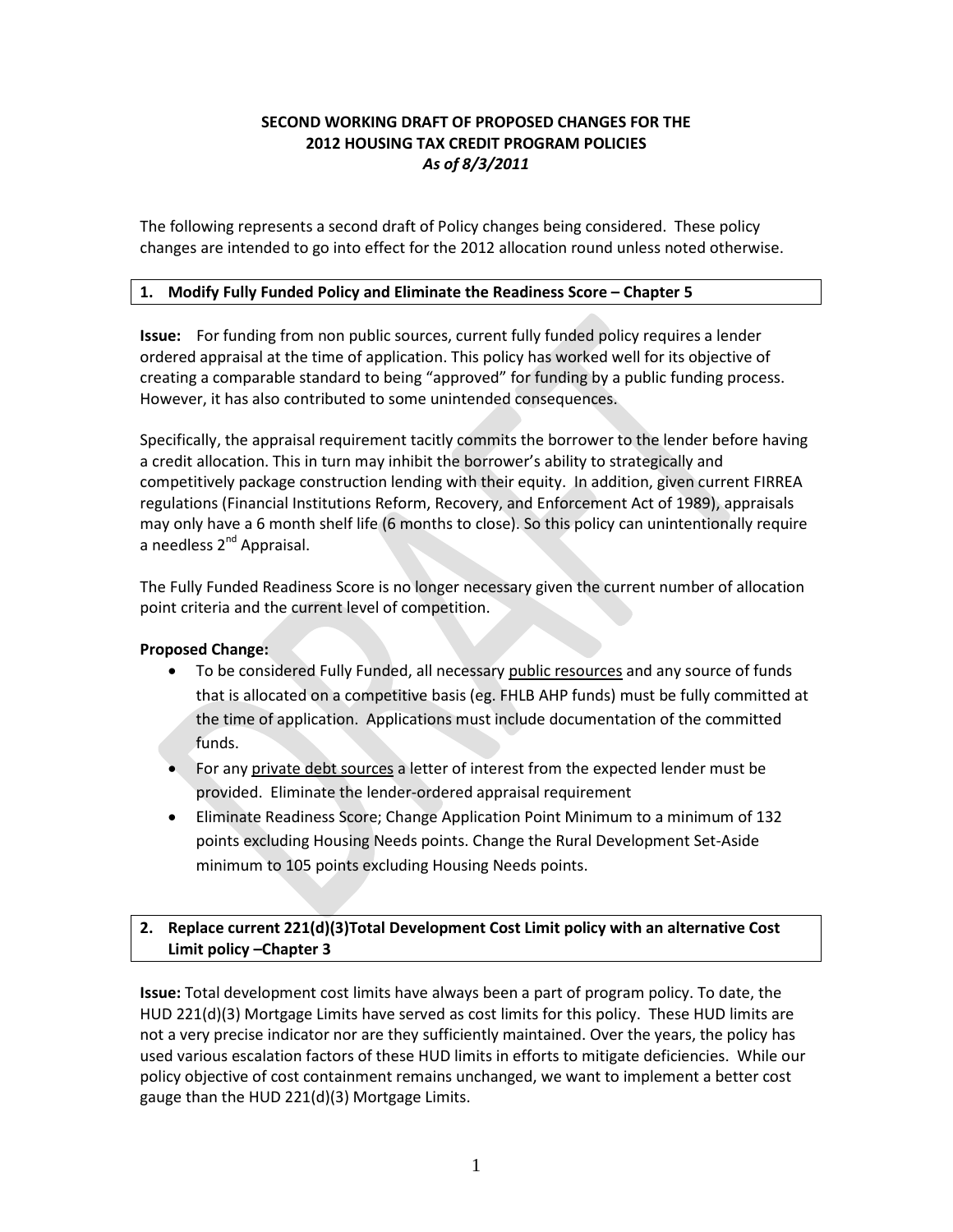# **Proposed Changes:**

Similar to the current development cost limit policy, this new proposal imposes a Total Development Cost limit calculated using cost per unit limits differentiated by the "Unit Type" (defined as the number of bedrooms in a unit).

This new proposal is based on analysis of in-house cost data. Staff has complied cost data using the last 2 years of competitive 9% applications and recent (within 18 months) project final cost certifications for both competitive 9% and bond /tax credit deals. New project cost numbers will be added to this data set on an ongoing basis.

This new Total Development Cost Policy includes the following elements:

- Total Development Cost = Total Project Cost excluding the cost of land and capitalized reserves.
- All units (including common area units) are included in the calculation
- Supportive Housing projects (e.g. 75% Homeless) will use the King County limit schedule regardless of location.

Applicants will multiply the total number of units of each Unit Type by the respective Unit Type cost limit to determine the project's total development cost limit. Unlike the current policy, there will not be any escalation factors applied to these limits. The policy does differentiate between developing in King County from the balance of the state.

# **Limit Schedule**

|                         |               | One            | Two            | Three          | $Four^{\dagger}$ |
|-------------------------|---------------|----------------|----------------|----------------|------------------|
|                         | <b>Studio</b> | <b>Bedroom</b> | <b>Bedroom</b> | <b>Bedroom</b> | <b>Bedroom</b>   |
| <b>King County</b>      | \$195,000     | \$220,000      | \$260,000      | \$315,000      | \$347,000        |
| <b>Balance of State</b> | \$135,000     | \$152,000      | \$184,000      | \$239,000      | \$263,000        |

# **Waiver of the Total Development Cost Limit**

A waiver of the Total Development Cost Limit must be requested and approved in writing 60 days prior to submission of the Application. Applications submitted that exceed the Total Development Cost limit without an approved waiver will be disqualified and not considered further.

If a Project exceeds the Total Development Cost Limit by 20% or less, the waiver is subject to the approval of the Tax Credit Program Director. If a Project exceeds the Limit by more than 20%, the waiver must be approved by the Executive Director prior to the submission of the Application.

# **Changes in Total Development Costs**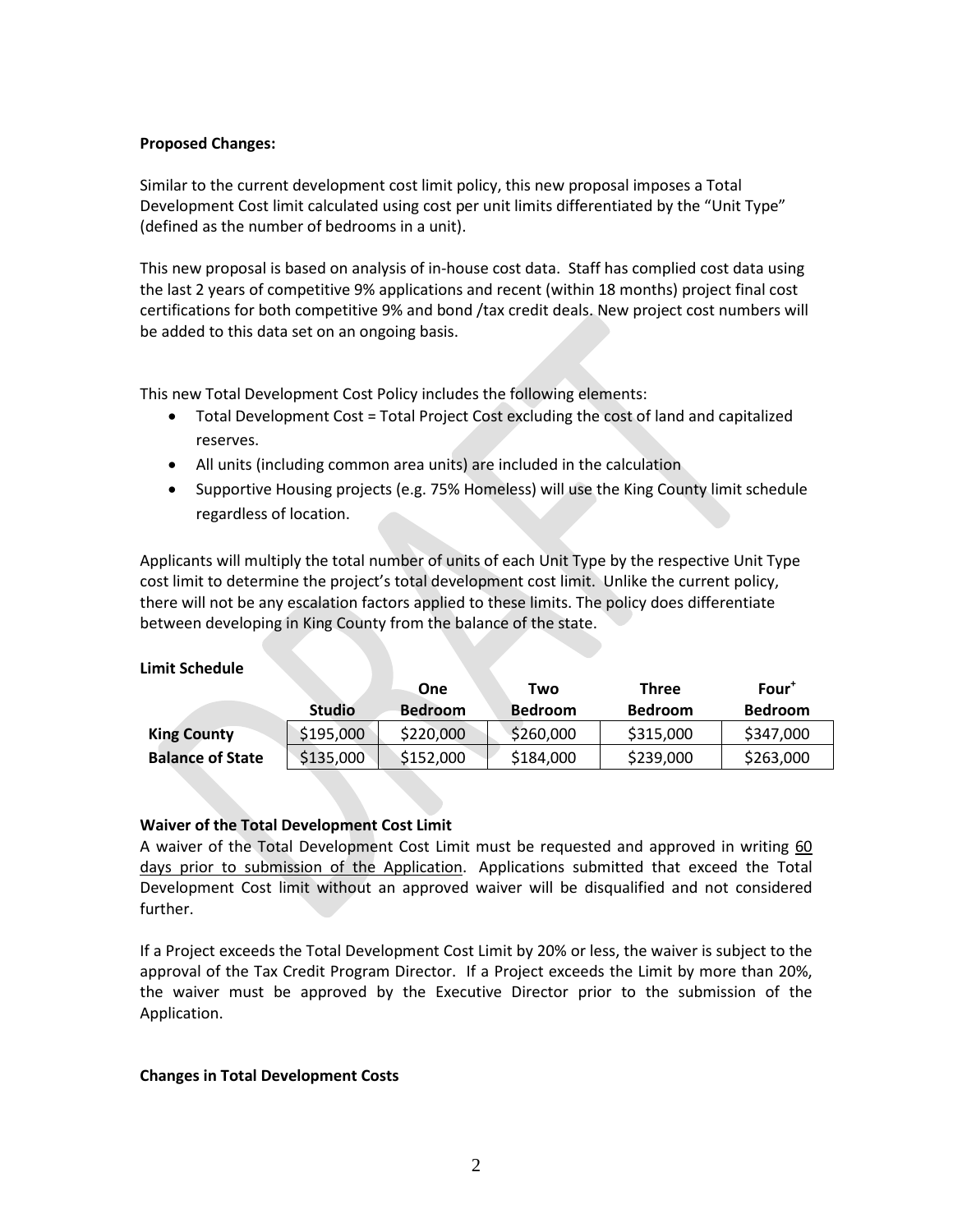The intent of this policy is to encourage the communication of any unanticipated changes in project costs. In order for any increases in TDC to be recognized in the Maximum Developer Fee calculation, such increases must be proactively communicated and approved by the Tax Credit Director. The Commission retains the right to disallow any development cost.

Any costs in excess of the Total Development Cost Limit reflected in the Final Cost Certification that have not been approved in advance by the Tax Credit Director, will not be recognized for the purposes of calculating the Maximum Developer Fee.

# **Cost Containment Incentive**

It is the intention of staff to add a cost containment incentive in the form of Allocation Criterion points to the Policies for the 2013 tax credit allocation round.

# **3. Credit Per Unit Limits – Chapter 3**

**Issue:** In 2009, as a response to coinciding increases in the cost of construction and significant decreases in credit investment pricing, the WSHFC passed a temporary (applicable to the 2010 and 2011 housing credit allocation rounds) increase to the program's credit per unit policy. As a part of that 2009 policy action, these temporarily increased limits revert back to the published 2009 level (escalating as prescribed under policy by any increases to the per capita authority rate) for the 2012 program year.

**Proposed Change:** Reset Credit Per Unit Limits according to the 2009 policy.

The new Credit per Unit Limits for 2012 are as follows:

- Per unit credit limit is **\$14,784\*** per low-income housing unit.
- Per units credit limit for projects located in a QCT, DDA or deemed Eligible for the State Designated Boost is **\$19,181\*** per low-income housing unit.

\*These limits include a 2.38% increase over the 2009 limits to account for the 2011 increase in the per capita authority rate (\$2.10 to \$2.15). Should the 2012 per capita rate be greater than \$2.15, these limits will be adjusted accordingly. The per capita authority rate is typically published in December.

# **4. Targeted Area Points and Community Revitalization Plan Points – Chapter 6**

**Issue:** Current policy awards 5 allocation points for projects located in one of four areas-

- 1. A qualified census tract (QCT)
- 2. A difficult development area (DDA)
- 3. Area targeted by the local jurisdiction
- 4. Eligible Tribal Area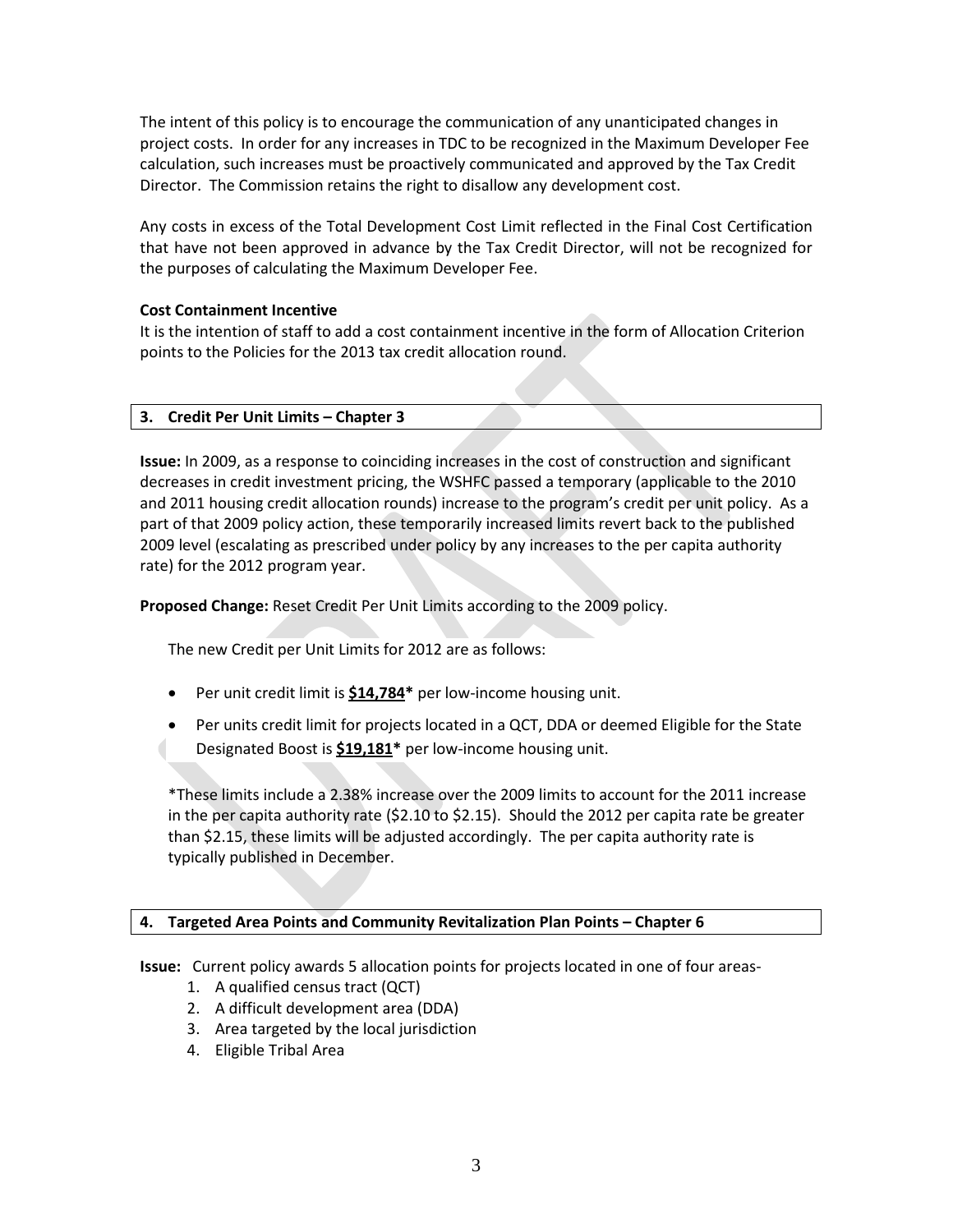QCTs are those census tracts in which 50% or more of the households are income eligible (i.e. 60% AMGI or below) and the population of all census tracts that satisfy this criterion does not exceed 20% of the total population of the respective area. In areas where more than 20% of the population qualifies, census tracts are ordered from the highest percentage of eligible households to the lowest. QCTs are often the poorest census tracts in a jurisdiction.

DDAs are areas (generally Counties) designated by HUD with high construction, land, and utility costs relative to its AMGI.

In the context of providing incentives to projects located in certain geographic areas, do projects located in Qualified Census Tract (QCT) alone meet a public purpose? Rather than award allocation priority "points" for projects located in QCTs, are there better policy approaches to address local affordable housing needs without indiscriminately contributing to concentrations of poverty? How might a targeted area policy be enhanced?

The Commission is interested in researching and preparing a more comprehensive Targeted Area policy for implementation beginning in 2013. To initiate this process, we propose phasing out prioritizing QCTs as a targeted area.

# **Proposed Changes:**

- Require requests for Community Revitalization Plan (CRP) points to be submitted 60 days in advance of application deadline for preapproval [Beginning in the 2012 Allocation Round].
- Eliminate QCT from the list of areas eligible for Targeted Area points [Beginning in the 2013 Allocation Round].
- Enhance targeted area policy including incorporation of CRP [Beginning in the 2013 Allocation Round].

# **5. Sustainable Development Standards**

**Issue:** Current Policy requires all tax credit projects comply with the ESDS. The ESDS is required by legislative mandate of all Housing Trust Fund Projects. In a spirit of concurrence, the Commission followed suit with its own ESDS requirement. At that time, there was not clear evidence of other comparable sustainable development standards and the WSHFC determined that ESDS was most appropriate.

Since that time, other national recognized standards have evolved. Additionally, the Department of Commerce has recently updated ESDS with version 2.0.

# **Proposed Changes:**

• Projects applying after January 1, 2012 must comply with ESDS v2.0. Projects applying prior to January 1, 2012 are subject to ESDS v1.0.